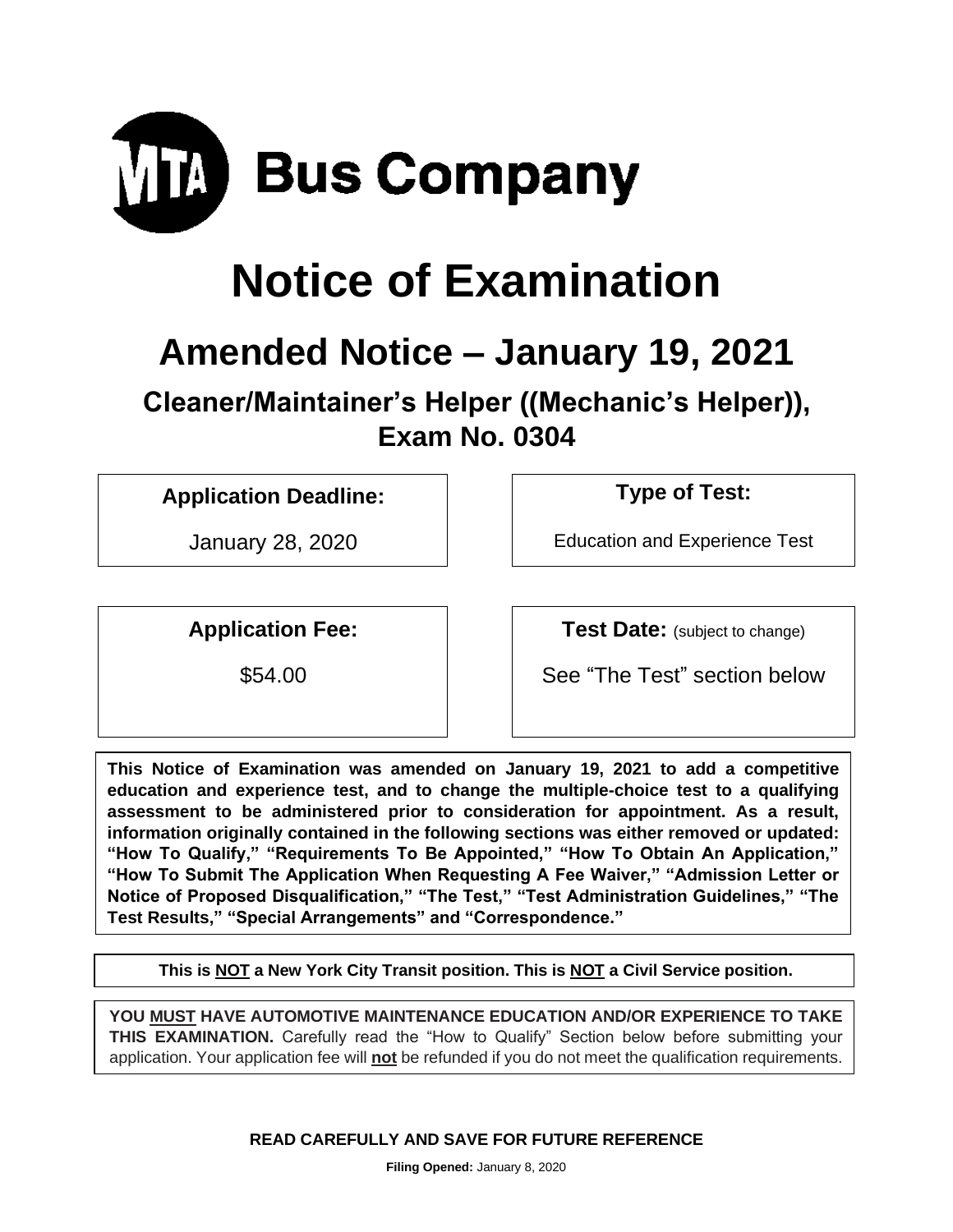#### **JOB DESCRIPTION**

**Cleaner/Maintainer's Helpers** clean, sweep and wash buses, depots, garages, shops and other MTA Bus Company facilities. They move refuse containers, pallets and other items using forklifts; operate powered/vehicle sweepers; and perform related work.

**Cleaner/Maintainer's Helpers** may be promoted to the title of Maintainer's Helper, in seniority order, without further examination.

**Maintainer's Helpers** assist in the maintenance, installation, inspection, testing, alteration and repair of buses and electromechanical equipment. They clean and lubricate bus parts; move bus parts and equipment using forklifts, hi-los, hoists, hand-trucks and conveyors; measure tire pressure and change flat tires; check and maintain fluid levels of engine oil, batteries, radiators and windshield washer reservoirs; fuel buses; drain waste oil; sandblast parts; drive buses and trucks; and perform related work.

Some of the physical activities performed and environmental conditions experienced are: working outdoors in all weather conditions; walking on slippery surfaces; reading gauges in dimly-lit areas; climbing and descending ladders; wearing required Personal Protective Equipment; using both hands to work overhead for extended periods of time; responding to audible signals, such as alarms, bells, horns, whistles; responding to visual signals; distinguishing colors; using manual equipment; and lifting and carrying heavy equipment.

**Special Working Conditions:** Cleaner/Maintainer's Helpers may be required to work various shifts, including nights, Saturdays, Sundays and holidays.

(This brief description does not include all of the duties of this position.)

#### **SALARY AND BENEFITS**

The current minimum salary for Cleaner/Maintainer's Helper is \$17.32 per hour for a 40-hour work week increasing to \$28.87 in the sixth year of service. These rates are subject to change. The benefits of this position include, but are not limited to, night and weekend salary differentials, paid holidays, vacation and sick leave, a comprehensive medical plan and a pension plan.

#### **HOW TO QUALIFY**

**Education and Experience Requirements:** The experience requirement must be met **by the last day of the Application Period**. The education requirements must be met **by June 30, 2020:**

- 1. Two years of full-time experience performing or assisting in the performance of inspections, installations, alterations, maintenance, testing or repairs of bus, truck, automotive, aircraft or marine vessel electro- mechanical components, including bodies, engines, transmissions, brakes, electrical or air conditioning systems, or related components or systems; or
- 2. Graduation from a vocational high school with a major course of study in automotive, aircraft or marine vessel maintenance or a closely related field; or
- 3. Graduation from a recognized trade school or technical school with a major course of study in auto- mechanics, aircraft or marine vessel maintenance or a closely related field, totaling at least 600 hours; or
- 4. An AAS degree or higher from an accredited college or university in auto-mechanics, aircraft or marine vessel maintenance or a closely related field.

The vocational high school, technical school, or trade school must be approved by a State's Department of Education or a recognized accrediting organization. The college or university must be accredited by regional, national, professional or specialized agencies recognized as accrediting bodies by the U.S. Secretary of Education, and by the Council for Higher Education Accreditation (CHEA).

(Continued)

#### **READ CAREFULLY AND SAVE FOR FUTURE REFERENCE**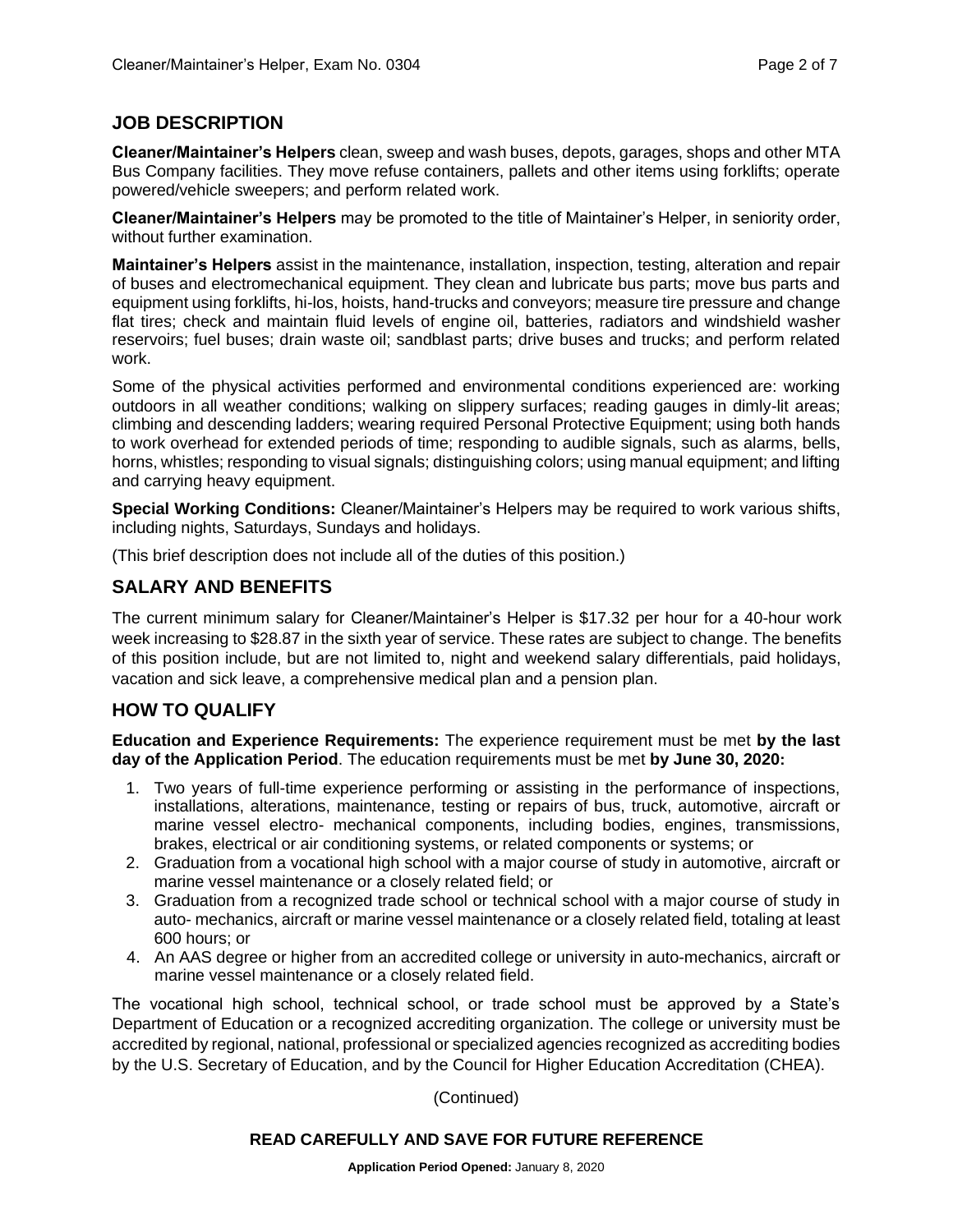#### **HOW TO QUALIFY** (Continued)

Qualifying part-time experience will be credited on a pro-rated basis.

**Foreign Education Fact Sheet (required only if you need credit for your foreign education for this examination):** If you were educated outside the United States, you must have your foreign education evaluated to determine its equivalence to education obtained in the United States. The services that are approved to make this evaluation, as well as instructions on how to submit this evaluation are listed in the Foreign Education Fact Sheet, which will be attached to this Notice of Examination during the application period. When you contact the evaluation service, ask for a "document-by-document" (general) evaluation of your foreign education. Your foreign education evaluation **must** be submitted directly to NYC Transit's Examinations Unit by the service completing the evaluation. Foreign education evaluations received directly from applicants will **not** be accepted. You may also visit [http://web.mta.info/nyct/hr/forms\\_instructions.htm](http://web.mta.info/nyct/hr/forms_instructions.htm) to access the Foreign Education Fact Sheet on our website.

**Note:** If you have earned a higher-level degree in the United States that supersedes the level and type of education required to meet the qualification requirements, you do not need to submit a foreign education evaluation. However, you must indicate that you have completed the higher-level degree in the United States; proof of acceptance into an academic program or school is not sufficient to determine satisfactory equivalency.

You are responsible for determining whether you meet the qualification requirements for this examination prior to submitting your application. If you are marked "Not Qualified," your application fee will **not** be refunded, and you will **not** receive a score.

#### **REQUIREMENTS TO BE APPOINTED**

**Driver License Requirement:** At the time of appointment, you must possess either:

- 1. A Class B Commercial Driver License (CDL) valid in the State of New York with a passenger endorsement and no disqualifying restrictions that would preclude the performance of the duties of this title; or
- 2. A Motor Vehicle Driver License valid in the State of New York and a Learner Permit for a Class B CDL valid in the State of New York with a passenger endorsement and no disqualifying restrictions.

If you qualify under "2" above, your appointment will be subject to the receipt of a Class B CDL valid in the State of New York with a passenger endorsement and no disqualifying restrictions at the end of a special training course in bus operation. If you fail to successfully complete the special training course in bus operation, including the receipt of a Class B CDL valid in the State of New York with a passenger endorsement and no disqualifying restrictions, your employment will be terminated. If you have serious moving violations, a license suspension or an accident record, you may be disqualified.

The Class B Commercial Driver License (CDL) with a passenger endorsement and no disqualifying restrictions must be maintained for the duration of your employment in the title. Such license and/or Learner Permit must not include any restrictions which would preclude the performance of Cleaner/Maintainer's Helper work.

(Continued)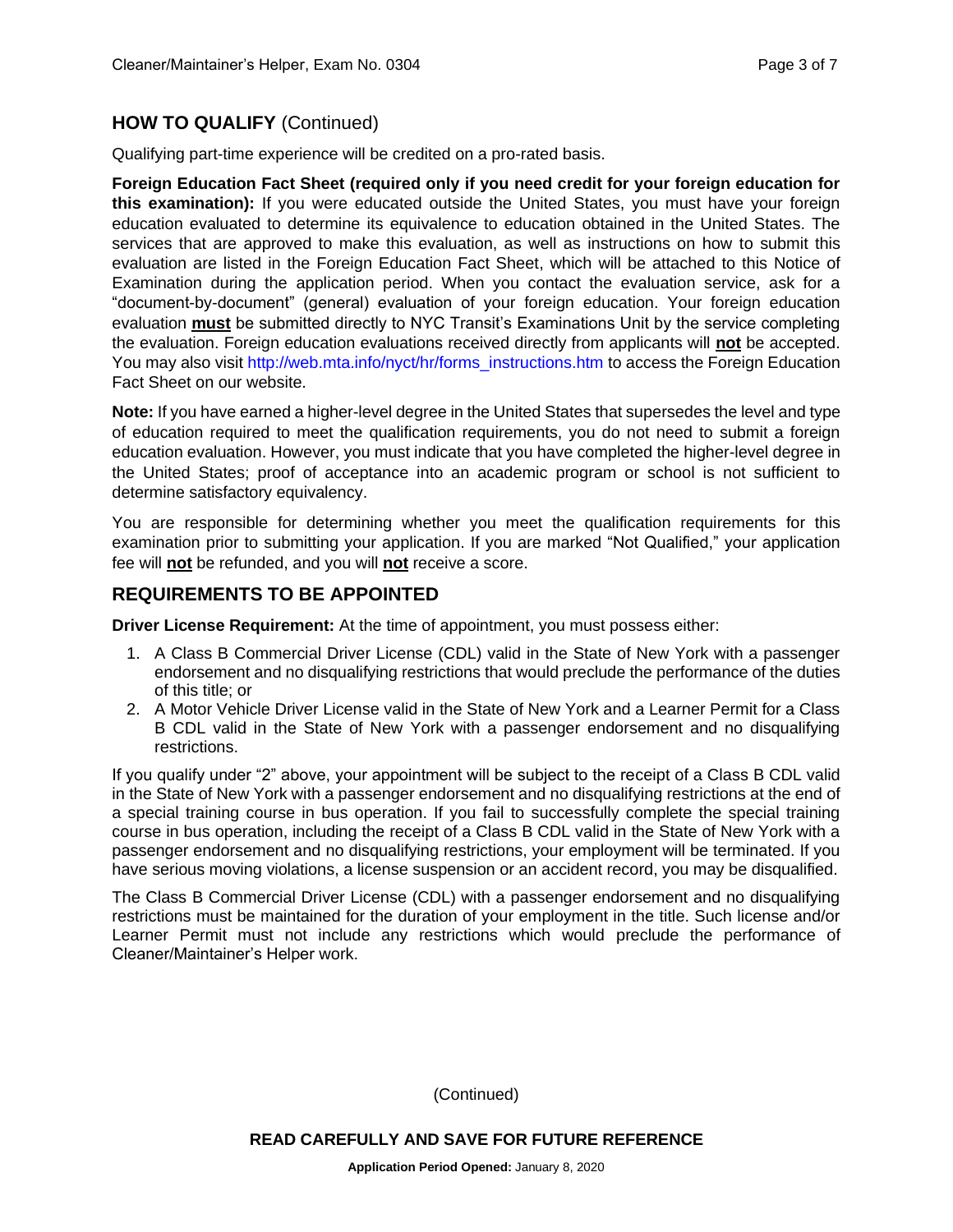#### **REQUIREMENTS TO BE APPOINTED** (Continued)

**Commercial Motor Vehicle Driving Experience in the Military or New York National Guard**: If you are an active member or former member (discharged in the past year) of the military or New York National Guard and have experience driving a Commercial Motor Vehicle in the military or New York National Guard, you may be eligible for a waiver of the New York State commercial driving skills test through the New York State Department of Motor Vehicles. If you believe that you may be eligible for this waiver, you must apply for the waiver through the New York State Department of Motor Vehicles.

**Medical Requirement:** Medical guidelines have been established for the position of Cleaner/Maintainer's Helper. You will be examined to determine whether you can perform the essential functions of the position. Where appropriate, a reasonable accommodation will be provided for a person with a disability to enable him or her to perform the essential functions of the job.

**Drug Screening Requirement:** You must pass a drug screening in order to be appointed, and if appointed, you will be subject to random drug and alcohol tests for the duration of your employment. Additionally, if you have tested positive on a drug or alcohol test or had a refusal to test during preemployment or while employed by a Federal DOT-regulated employer during the applicable period, you must have completed the Substance Abuse Professional (SAP) evaluation, referral and education/treatment process required by federal law in order to be appointed to this safety-sensitive position.

**Residency:** New York City residency is not required for this position.

**English Requirement:** You must be able to understand and be understood in English to perform the duties and responsibilities of the position.

**Proof of Identity:** Under the Immigration Reform and Control Act of 1986, you must be able to prove your identity and your right to obtain employment in the United States prior to employment with MTA Bus Company.

**Qualifying Multiple-Choice Test:** If you pass the competitive education and experience test, you will be scheduled to take the qualifying multiple-choice test described in "The Test" section below as vacancies occur. However, based on the projected number of vacancies, it is possible that not all candidates who pass the education and experience test will be scheduled for the qualifying multiplechoice test.

#### **HOW TO OBTAIN AN APPLICATION**

During the application period, the application and other required forms for this examination will be attached to this Notice of Examination. Additional copies may be obtained during the application period at<http://mta.info/nyct/hr/appexam.htm.>

#### **REQUIRED FORMS**

- 1. **Application:** Make sure that you follow all instructions included with your *Application*, including payment of fee. Save a copy of the instructions for future reference.
- 2. **Education and Experience Test Paper:** Write your social security number in the box at the top of the cover page, and the examination title and number in the box provided. This form must be filled out completely and in detail for you to receive your proper rating. Keep a copy of your completed Education and Experience Test Paper for your records.

(Continued)

**READ CAREFULLY AND SAVE FOR FUTURE REFERENCE**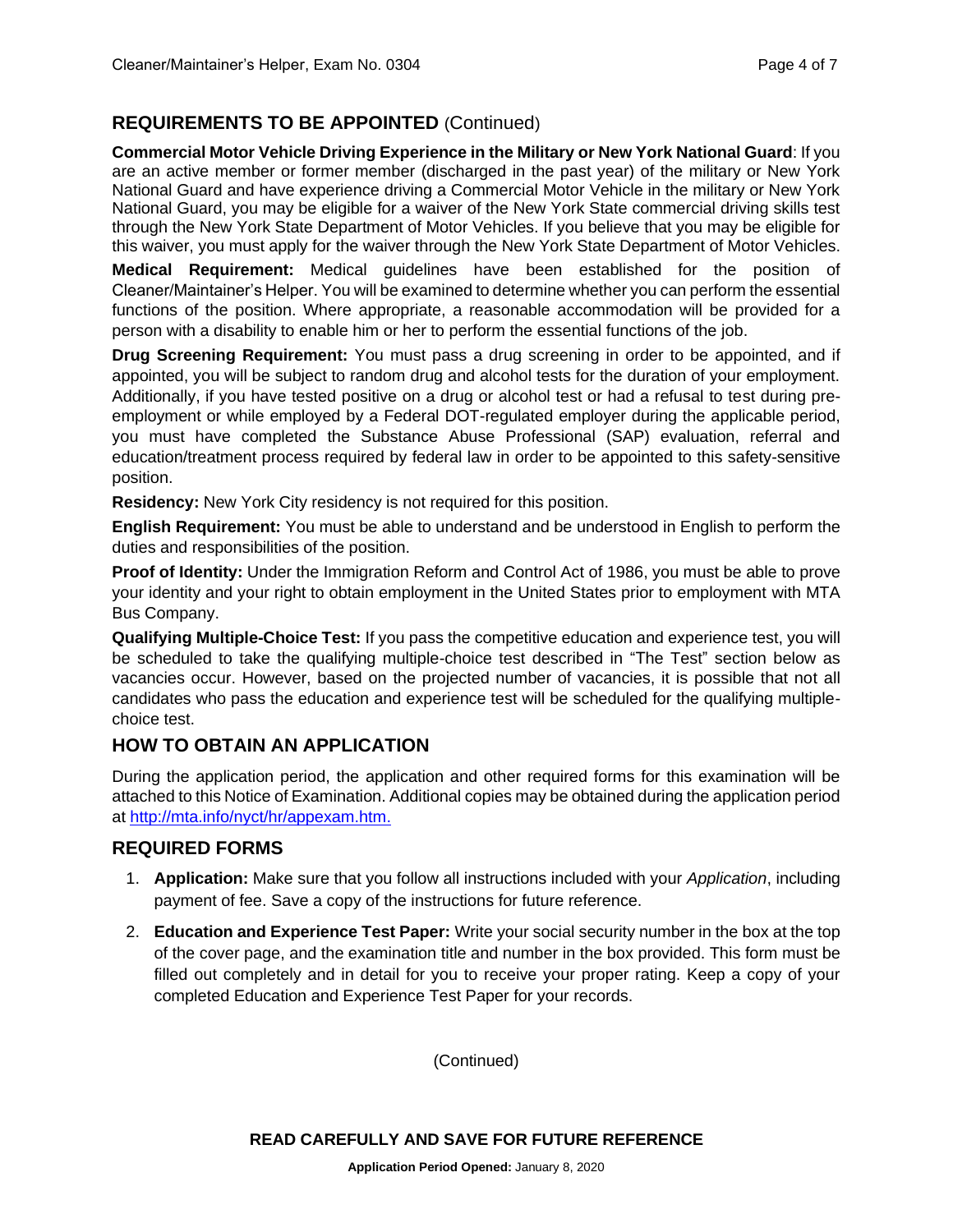#### **REQUIRED FORMS** (Continued)

3. **Foreign Education Fact Sheet (required only if you need credit for your foreign education for this examination):** I If you were educated outside the United States, you must have your foreign education evaluated to determine its equivalence to education obtained in the United States. The services that are approved to make this evaluation, as well as instructions on how to submit this evaluation are listed in the Foreign Education Fact Sheet, which will be attached to this Notice of Examination during the application period. When you contact the evaluation service, ask for a "document-by-document" (general) evaluation of your foreign education. Your foreign education evaluation **must** be submitted directly to NYC Transit's Examinations Unit by the service completing the evaluation. Foreign education evaluations received directly from applicants will **not** be accepted. You may also visit [http://web.mta.info/nyct/hr/forms\\_instructions.htm](http://web.mta.info/nyct/hr/forms_instructions.htm) to access the Foreign Education Fact Sheet on our website.

**Note:** If you have earned a higher-level degree in the United States that supersedes the level and type of education required to meet the qualification requirements, you do not need to submit a foreign education evaluation. However, you must indicate that you have completed the higherlevel degree in the United States; proof of acceptance into an academic program or school is not sufficient to determine satisfactory equivalency.

#### **HOW TO SUBMIT AN APPLICATION AND PAY THE APPLICATION FEE**

If you believe you meet the requirements in the "How to Qualify" section, you **must** apply by mail. MTA New York City Transit will **not** accept applications in person.

#### **Applications by mail must:**

- 1. Include all of the required forms, as indicated in the "Required Forms" section above.
- 2. Be postmarked by the last day of the application period.
- 3. Be mailed to the address in the "Correspondence" section of this notice.
- 4. Include the appropriate fee in the form of a money order.

#### **The Money Order (Postal Money Order preferred) must:**

- 1. Be made payable to MTA New York City Transit.
- 2. Be valid for one year.
- 3. Have the following information written on it: your name, home address, the last four digits of your social security number, and the exam title and exam number.

Save your money order receipt for future reference and proof of filing an *Application*.

#### **Cash and personal checks will not be accepted**.

**Application Fee:** This fee is generally not refundable. Under special circumstances, you may be entitled to a refund. Please refer to the Department of Citywide Administrative Services ("DCAS") General Exam Regulations' E.3.4 to determine if you are entitled to a refund. Please visit [http://web.mta.info/nyct/hr/forms\\_instructions.htm](http://web.mta.info/nyct/hr/forms_instructions.htm) to access the DCAS General Exam Regulations online. Application fee refund requests, along with any relevant supporting documentation, should be emailed to [examsmakeups@nyct.com](mailto:examsmakeups@nyct.com) or mailed to the address in the "Correspondence" section below.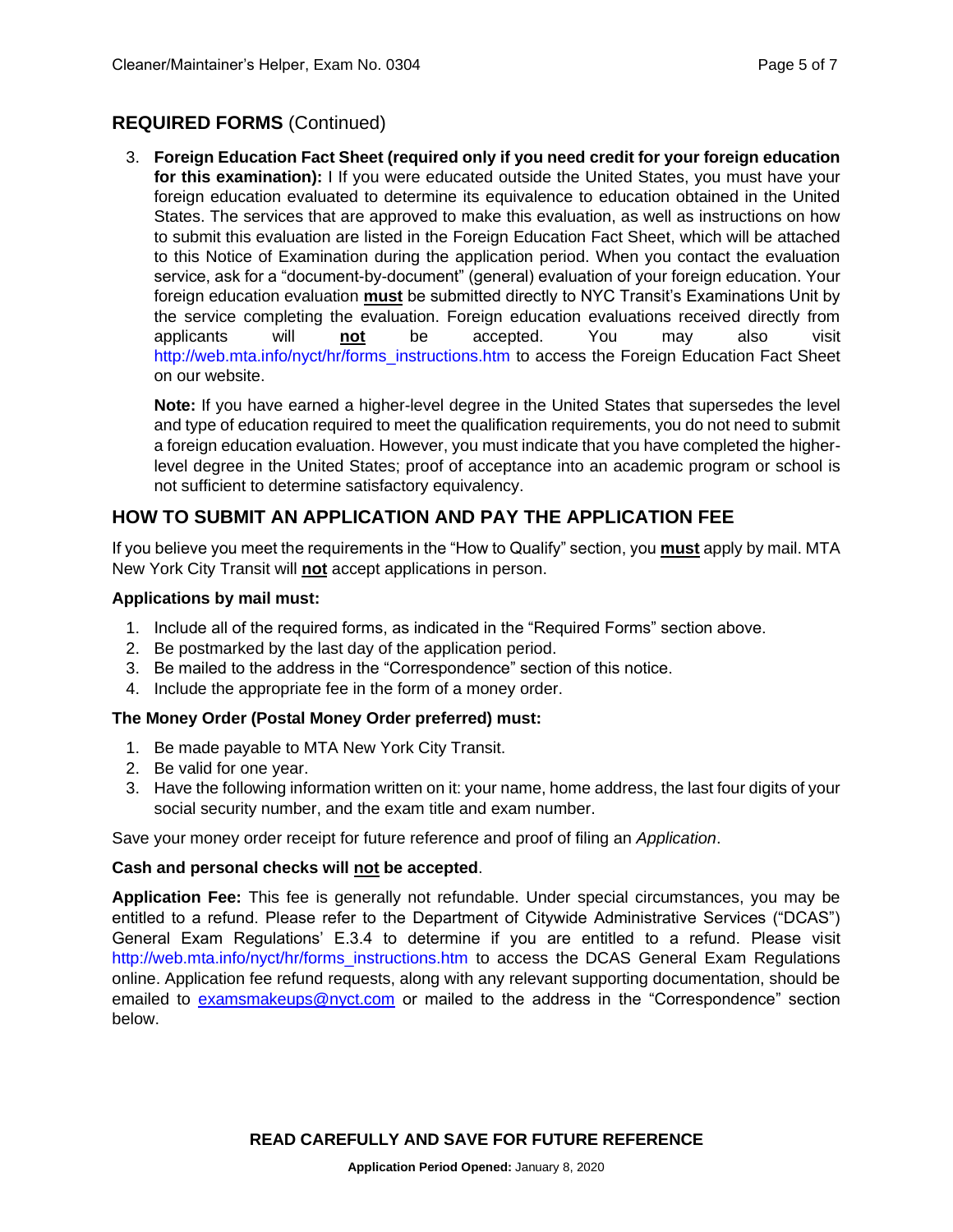#### **THE TEST**

You will be given a competitive education and experience test and a qualifying multiple-choice test. A score of at least 70% is required to pass the competitive education and experience test. Your score on the competitive education and experience test will be used to determine your place on the eligible list.

Your test score will be based on your education and experience as determined by the Education and Experience Form that will be emailed to you. You will receive a score of 70% for meeting the education and experience requirements listed in the "How to Qualify" section above.

To receive additional points, you must have supplemental experience performing one or more of the tasks shown below. This experience must be in addition to the experience requirement listed in the "How to Qualify" section above.

- Inspecting or assisting in the inspection of buses, trucks, automotive, aircraft or marine vessel electro-mechanical components.
- Installing or assisting in the installation of electro-mechanical components including bodies, engines, transmissions, brakes, electrical or air conditioning systems, or related components or systems.
- Repairing or assisting in the repair of buses, trucks, automotive, aircraft or marine vessel electromechanical components.

| If you have supplemental experience of:     | Your score will be: |
|---------------------------------------------|---------------------|
| One year to two years and eleven months     | 80                  |
| Three years to four years and eleven months | 90                  |
| Five or more years                          | 100                 |

If your name is on the eligible list, you may be scheduled to take a qualifying multiple-choice test as vacancies occur. Based on the projected number of vacancies, it is possible that not all candidates who are on the eligible list will be scheduled for the qualifying multiple-choice test. You must receive a passing score of at least 70% on the qualifying multiple-choice test to continue in the employment process.

It is expected that candidates who pass the competitive education and experience test will be invited to take the qualifying multiple-choice test beginning in the summer of 2021. The qualifying multiplechoice test may include questions on: proper selection and use of tools and equipment of the automotive trade; reading and understanding written material such as bulletins, manuals and labels; reading meters and performing basic shop mathematics; understanding basic automotive and mechanical theory; knowledge of safe work practices and procedures; and other related areas.

#### **THE TEST RESULTS OR NOTICE OF PROPOSED DISQUALIFICATION**

If you pass the competitive education and experience test, your name will be placed in final score order on an eligible list and you will be given a list number. You will be notified by mail of your results. If you meet all the requirements and conditions, you will be considered for appointment when your name is reached on the eligible list. If you are marked "Not Qualified," you will be mailed a Notice of Proposed Disqualification.